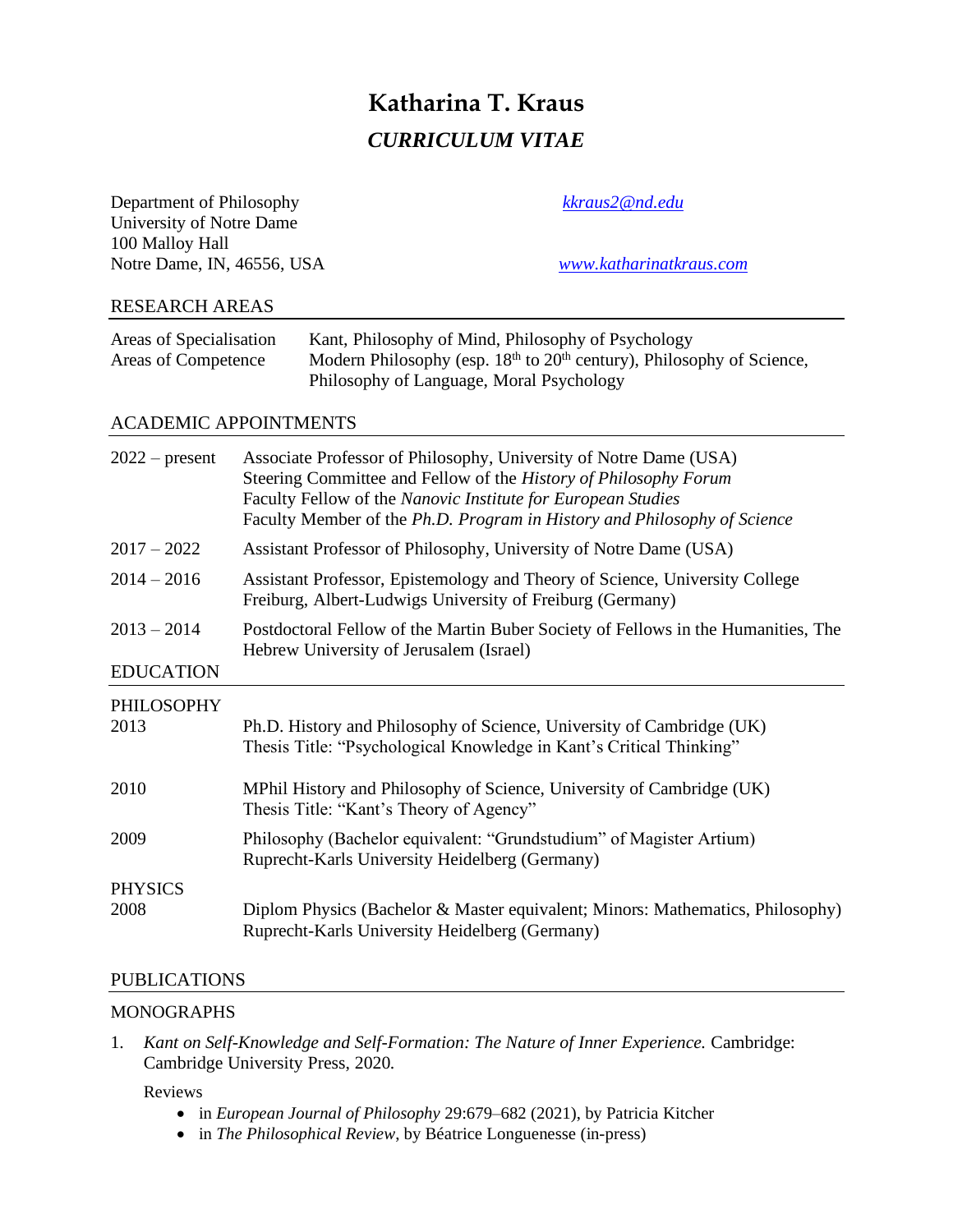- in *Kant-Studien*, by Ekin Erkan (in-press)
- in *Journal of the History of Philosophy*, by Stefanie Buchenau (forthcoming)

# EDITED VOLUMES

2. *Kant's Philosophy of Science. Bridging the Gap between the Natural and the Human Sciences.*  Special Issue of *Studies in History and Philosophy of Science* 71 (2018): 1-98 (edited with Silvia De Bianchi).

## ARTICLES IN PEER-REVIEWED JOURNALS

- 3. "Précis of Kant on Self-Knowledge and Self-Formation" and "Replies to Critics". In *Kantian Review* (in-press) (with comments by Patrick Frierson, Janum Sethi, Clinton Tolley, and Allen Wood)
- 4. "Précis of Kant on Self-Knowledge and Self-Formation" and "Replies to Critics". In *The Journal of the Society of German Idealism and Romanticism* (in-press) (with comments by Karin Nisenbaum and Julia Peters)
- 5. "An Expressivist Interpretation of Kant's 'I think'". *Noûs* (2020). [https://doi.org/10.1111/nous.12350.](https://doi.org/10.1111/nous.12350) (with Wolfgang Freitag)
- 6. "Rethinking the Relationship between Empirical Psychology and Transcendental Philosophy in Kant". *International Yearbook of German Idealism* 15 (2019): 47-76.
- 7. "The Parity and Disparity between Inner and Outer Experience in Kant". *Kantian Review* 24, no. 2 (2019): 171-195.
- 8. "The Soul as the 'Guiding Idea' of Psychology: Kant on Scientific Psychology, Systematicity, and the Idea of the Soul". *Studies in History and Philosophy of Science* 71 (2018): 77-88.
- 9. "Quantifying Inner Experience? Kant's Mathematical Principles in the Context of Empirical Psychology". *European Journal of Philosophy* 24, no. 2 (2016): 331-357.

# BOOK CHAPTERS AND PROCEEDINGS

- 10. "Lou Andreas-Salomé's Philosophy of Life". In *The Oxford Handbook of Nineteenth-Century Women Philosophers in the German Tradition*, edited by Kristin Gjesdal and Dalia Nassar. Oxford: Oxford University Press (in-press).
- 11. "Wie erfahren wir uns selbst sinnlich? Ein Lösungsvorschlag zu Kants Paradox der Selbstaffektion". In *Kant's Transcendental Deduction and the Theory of Apperception: New Interpretations (Kant-Studien Ergänzungshefte)*, edited by Giuseppe Motta, Dennis Schulting, and Udo Thiel. Berlin/Boston: De Gruyter (in-press).
- 12. "Contemporary Kantian Philosophy of Science". In *The Kantian Mind*, edited by Sorin Baiasu and Mark Timmons, London: Routledge (forthcoming, submitted 2016).
- 13. "The Puzzle of the Empirical Self and the Regulative Principles of Reason". In *Proceedings of the XIII. International Kant-Congress: The Court of Reason*, edited by Camilla Serck-Hanssen and Beatrix Himmelmann, 1149-1158. Berlin/Boston: De Gruyter, 2022.
- 14. "Kant's Argument Against Psychological Materialism in the *Prolegomena*". In *The Critical Guide to Kant's* Prolegomena, edited by Peter Thielke, 154-174. Cambridge: Cambridge University Press, 2021.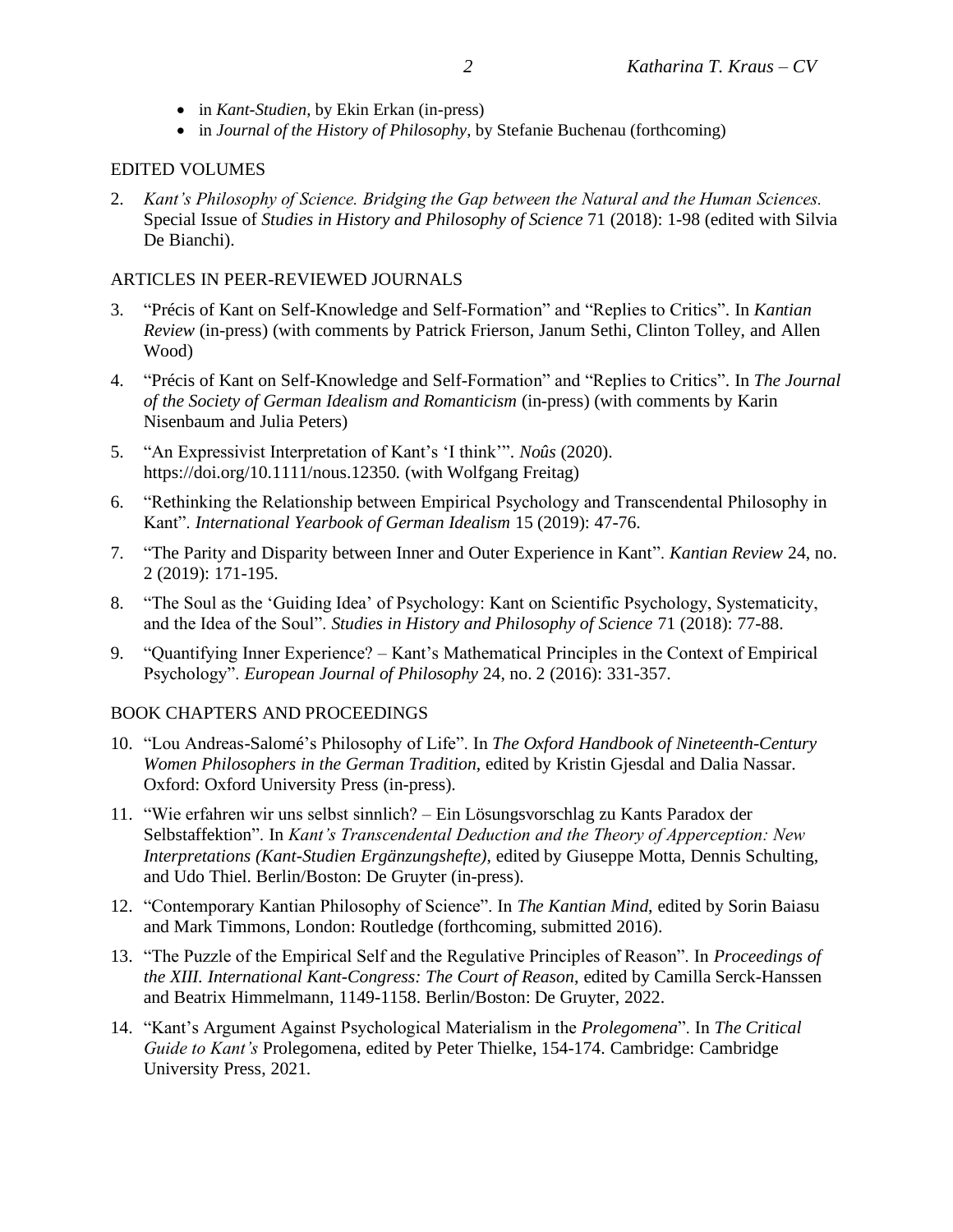- 15. "Innere Erfahrung und 'ich' als Objekt". In *Proceedings of the XII. International Kant-Congress: Nature and Freedom*, edited by Violetta Waibel and Margit Ruffing, 2719-2727. Berlin: De Gruyter, 2018.
- 16. "Kants Zwei Standpunkte und die Möglichkeit der Naturerkenntnis". In *Die Natur denken: Studien zur Naturphilosophie*, edited by Myriam Gerhard and Christine Zunke, 141-167. Würzburg: Königshausen & Neumann, 2013.

#### LEXIKON ENTRIES AND SMALLER PIECES

- 17. "Introduction to *Kant's Philosophy of Science. Bridging the Gap between the Natural and the Human Sciences*". Special Issue of *Studies in History and Philosophy of Science* 71 (2018): 1-5 (with Silvia De Bianchi).
- 18. "Tierheit". In *Kant-Lexikon*, edited by Georg Mohr, Jürgen Stolzenberg, and Marcus Willaschek, 2332–2333. Berlin/New York: De Gruyter, 2015.
- 19. "Über den Gebrauch teleologischer Prinzipien in der Philosophie". In *Kant-Lexikon*, edited by Georg Mohr, Jürgen Stolzenberg, and Marcus Willaschek, 2395-2396. Berlin/New York: De Gruyter, 2015.

## REVIEW ARTICLES AND BOOK REVIEWS

- 20. "The Nature of Human Reason: Willaschek on Kant on the Rational Sources of Metaphysics". *Studi Kantiani* 33 (2020): 127-139 (Review article).
- 21. Review of Daniel Wehinger, *Das präreflexive Selbst. Subjektivität als minimales Selbstbewusstsein* (Paderborn: mentis 2016). *Philosophisches Jahrbuch* 126, no. 1 (2020): 171- 174.
- 22. "'An Attractive Alternative to Empirical Psychologies Both in His Day and Our Own'? A Critique of Frierson's *Kant's Empirical Psychology*". *Studi Kantiani* 30 (2017): 203-223. (Review article, with Thomas Sturm)
- 23. "Kant and the 'Soft Sciences'". Essay Review of Thomas Sturm, *Kant und die Wissenschaften vom Menschen* (Paderborn: mentis, 2009). *Studies in History and Philosophy of Science* 42 (2011): 618-624. (Reply of the author: Sturm, Th. *Studies in History and Philosophy of Science*  43 (2011): 203-207).

#### *WORK IN PROGRESS*

#### MONOGRAPHS

- A. *Kant's Ideas of Reason*. *Elements in the Philosophy of Immanuel Kant*. Cambridge: Cambridge University Press.
- B. *The Life of the Mind*. *A Theory of Personal Development in Modern Thought*.

# COMISSIONED BOOK CHAPTERS

- C. "Salomé and Spinoza". In *Spinoza in Germany: Political and Religious Thought across the Long Nineteenth Century*, edited by Jason M. Yonover and Kristin Gjesdal. Oxford: Oxford University Press.
- D. "Consciousness: Reflexive and Reflective". In *The Palgrave Handbook of German Idealism and Analytic Philosophy*, edited by James Conant and Jonas Held. London: Palgrave.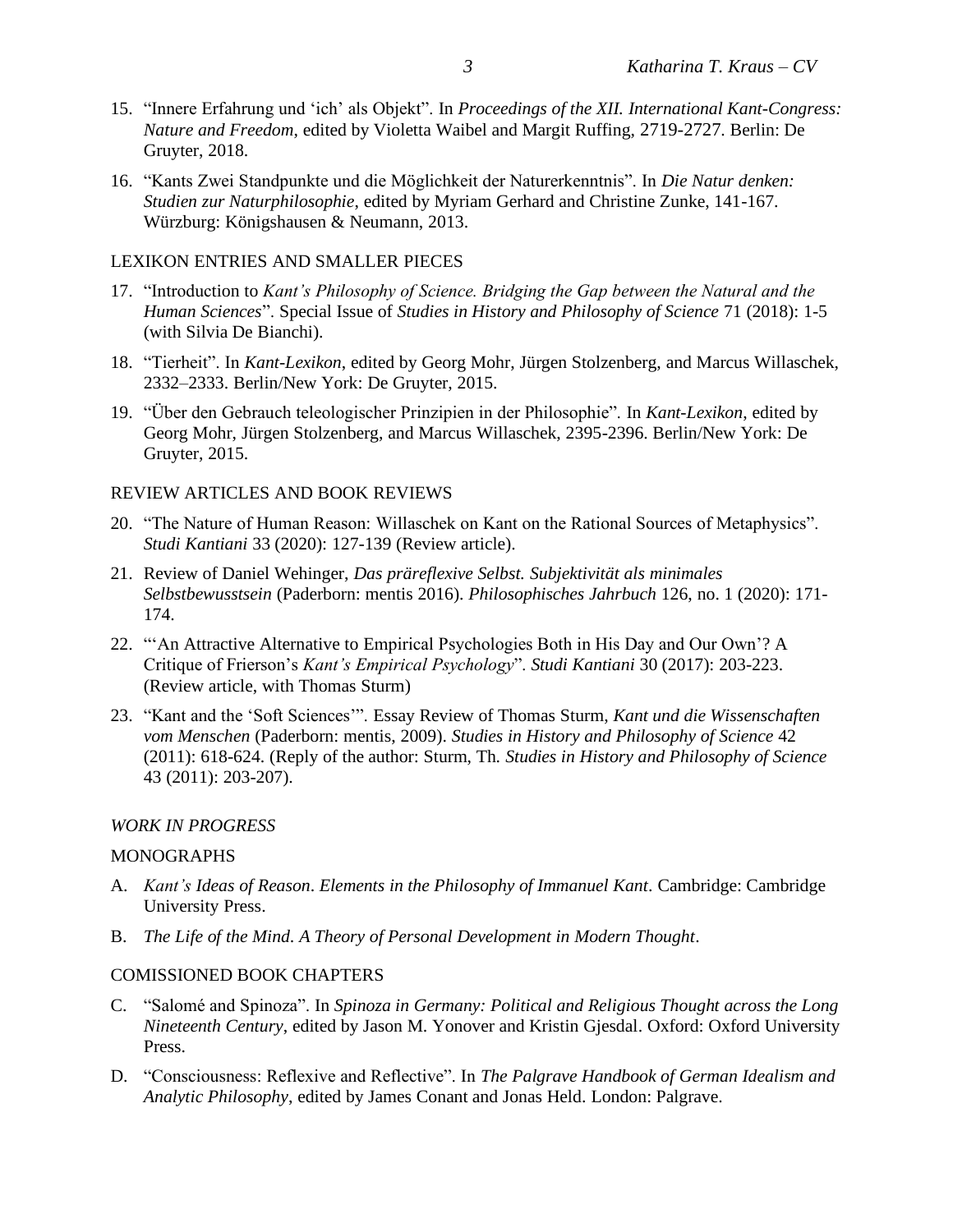E. "Kant's Transcendental Philosophy and the Metaphysical Foundations of Psychology". In *The Palgrave Handbook of Transcendental and Psychological Idealism*, edited by Faustino Fabbianelli and Andrea Staiti. London: Palgrave.

#### PRIZES AND AWARDS

*Kant Dissertation Prize*, awarded at the XII. International Kant Congress, Vienna (Austria) (2015) *13th Annual Jennifer Redhead Prize* for the best performance in the essay component of the MPhil, Department of History and Philosophy of Science, University of Cambridge (UK) (2010) *Otto Haxel Award* for an outstanding Diploma Thesis, Faculty of Physics and Astronomy, Heidelberg University (Germany) (2009) PhD scholarship, German National Merit Foundation (2011 – 2013) Scholarship, Arts and Humanities Research Council (AHRC) (UK) (2009 – 2013)

Scholarship, German Academic Exchange Service (DAAD) (2009 – 2010)

Scholarship, Cusanuswerk, German scholarship foundation (2004 – 2010)

#### RESEARCH GRANTS

#### EXTERNAL:

- Fellowship of the National Endowment for the Humanities (NEH) for the project "Individuality and Interconnectedness: Essays on the Enlightenment Idea of Harmony" (FEL-273562, Jan. to Dec. 2022)
- Feodor Lynen Research Fellowship for experienced researchers by the Alexander von Humboldt Foundation for the project "The Life of the Mind" at the Université Paris VIII (Jan. – Jul. 2021 and May  $-$  Jul. 2023)
- Research Grant for *The First Person – Semantic, Epistemic, and Scientific Perspectives* by the Elite Programme for Postdocs of the Baden-Württemberg Stiftung, Germany (2016 – 2019)
- Travel Grant by the German Academic Exchange Service for the Pacific Division Meeting of the American Philosophical Association, Vancouver (Canada) (1 – 4 Apr. 2015)
- Research Grant by the German Research Foundation for hosting the international research conference *A Dialogue between Kant and the Sciences* (2014)

# INTERNAL:

- Research Cluster Grant, Nanovic Institute for European Studies, University of Notre Dame, für *Modeling the Mind in the History of European Philosophy* (PI with Profs. Thérèse Cory and Denis Robichaud)
- Conference Support Grant, Nanovic Institute for European Studies, Notre Dame, for the Workshop *Kant on the Self: Moral and Psychological Dimensions* (2019)
- Henkels Mini-Conference Grant, Institute for Scholarship in the Liberal Arts, Notre Dame, for the Workshop *Kant on the Self: Moral and Psychological Dimensions* (2019)

#### SERVICE TO PROFESSION

*Departmental Service at Notre Dame*

Member of the Climate Committee, Department of Philosophy (2020) Member of the Steering Committee, History of Philosophy Forum (2019 – present) Colloquium Organiser, Department of Philosophy (2018 – present) Search Committee Member for Professor (open rank) in "History of Philosophy" (2017 – 18)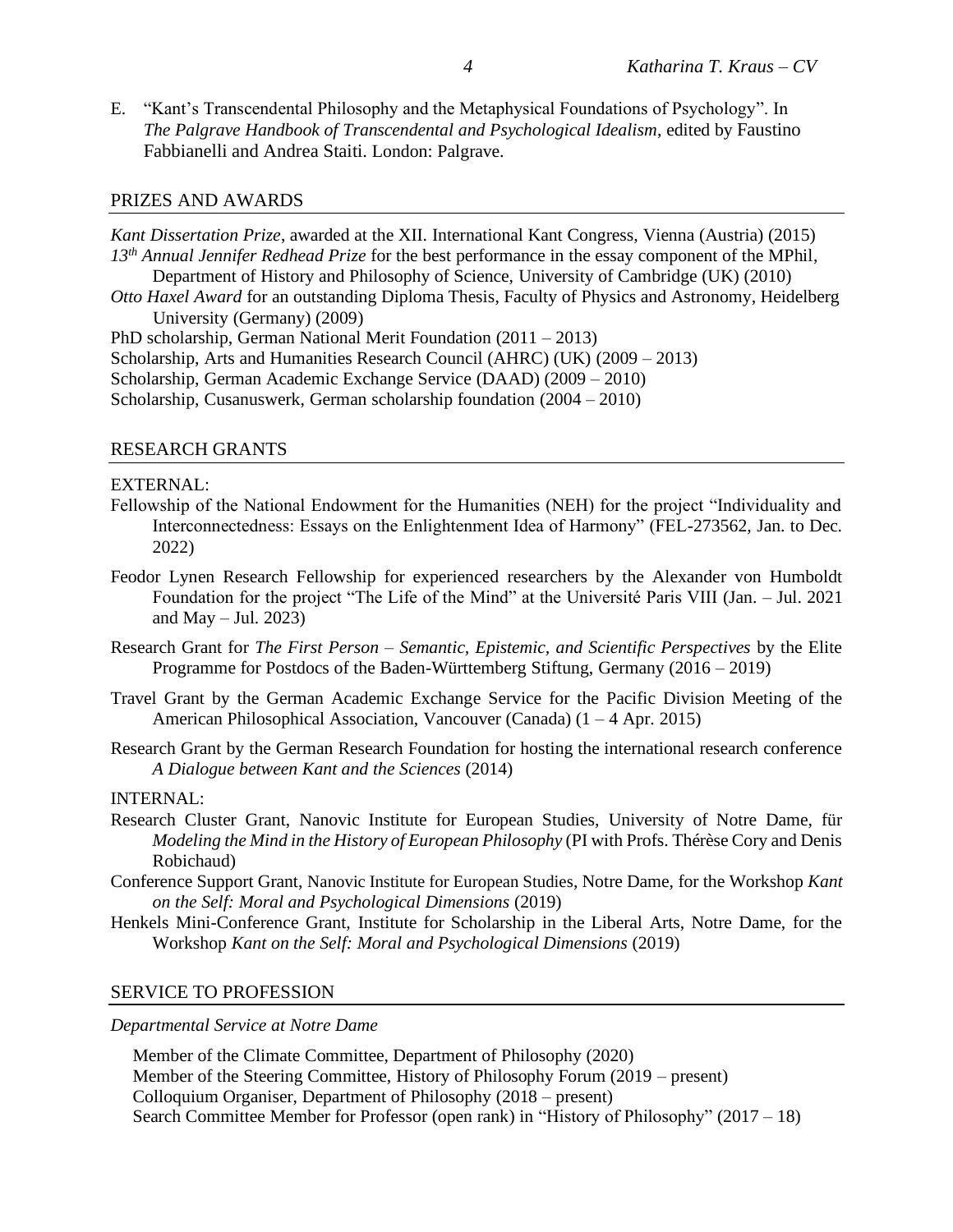*Departmental Service at Freiburg*

Admissions Committee Member for B.A. Study Programme "Liberal Arts and Sciences" (2014 – 2016)

### *Referee Service*

Referee for academic journals, including *Australasian Journal of Philosophy, British Journal for the History of Philosophy, Canadian Journal of Philosophy, Danish Yearbook of Philosophy, Eidos, European Journal of Philosophy, Kantian Journal, Kantian Review, Philosophical Review, Studies in History and Philosophy of Science.* 

Manuscript referee for presses, including *Cambridge University Press, Brill.*

Conference referee for the *American Philosophical Association* (*Central Division*) (2020), *Gesellschaft für analytische Philosophie* (Germany) (2018)

#### *Organisation of Academic Events*

- Member of the Program Committee for the *American Philosophical Association* (*Central Division*) for the 2020 Meeting in Chicago (26 – 29 Feb. 2020) Invited Symposium *Personhood and the Unity of Mental Life* Invited Symposium *Women in Enlightenment – Enlightened Women*
- Workshop *Kant on the Self: Moral and Psychological Perspectives* (with Julia Peters), University of Notre Dame (USA) (17 – 18 Sept. 2019)
- Workshop *Perspectives on First-Person Thought* (with Wolfgang Freitag, Maik Niemeck, Marc-André Weber, and Nadja-Mira Yolcu, and in cooperation with the *First-Person* project), University of Mannheim (Germany) (16 – 18 May 2019)
- Workshop *Current Issues on Self-Consciousness* (with Maik Niemeck, *First-Person* project), University of Notre Dame (USA) (10 Nov. 2017)
- Workshop Series *think*, University of Freiburg (Germany) (with Wolfgang Freitag and Maik Niemeck, partly in cooperation with the *First-Person* project):
	- *think<sup>4</sup> – Self-Consciousness: Philosophy Meets Empirical Sciences* (15 16 Dec. 2017)
	- *think*<sup>3</sup> *Philosophy and the Semantics of 'I'*  $(2 3$  Dec. 2016)
	- *think<sup>2</sup> – Repräsentationen des Ich: sprachliche und epistemische Perspektiven* (4 5 Dec. 2015)
	- *think<sup>1</sup> – Sprache und Selbstbewusstsein* (28 29 Nov. 2014)
- Conference *A Dialogue between Kant and the Sciences. Exploring New Perspectives in History and Philosophy of Science* (with Brigitte Falkenburg and Silvia De Bianchi), University of Dortmund (Germany)  $(7 - 9$  Jul. 2015)
- Public lecture series *Kontroversen und Konvergenzen: Wissenschaften an ihren Schnittstellen*, jointly hosted by University College Freiburg and *Studium Generale*, University of Freiburg (Germany) (2016)

Interdepartmental seminar *Kant Reading Group*, University of Cambridge (UK) (2010–2013)

Annual *Kant Workshop*, one-day conference on current topics of Kant research, University of Cambridge (UK) (14 June 2011 and 14 June 2012)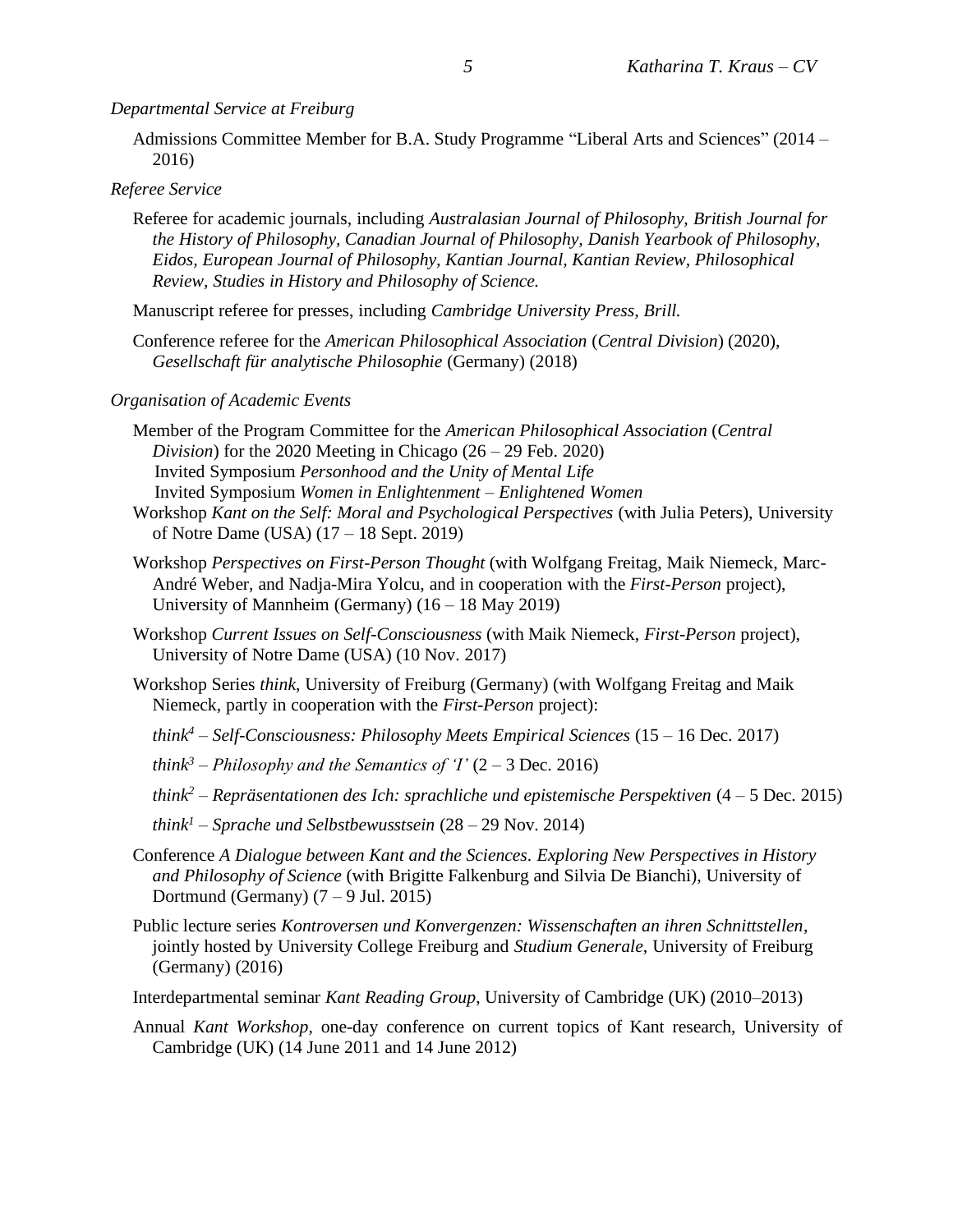#### TEACHING

*Classes were taught in English, if not stated otherwise.*

*University of Notre Dame (USA):*

| $2022 - Fall$   | <b>Research Leave</b>                                                         |  |
|-----------------|-------------------------------------------------------------------------------|--|
| $2022 - Spring$ | <b>Research Leave</b>                                                         |  |
| $2018 - Fall$   | History of Modern Philosophy (PHIL-30302)                                     |  |
|                 | The Soul (co-taught with Prof. Christopher Shields) (PHIL-93268)              |  |
| $2021 -$ Spring | <b>Research Leave</b>                                                         |  |
| $2020 - Fall$   | <b>Research Leave</b>                                                         |  |
| $2020 - Spring$ | Self-Knowledge and Identity (PHIL-30304)                                      |  |
|                 | History of Modern Philosophy (PHIL-30302)                                     |  |
| $2019 - Fall$   | Introduction to Philosophy: What is the human being? (PHIL-13185)             |  |
|                 | History of Modern Philosophy (PHIL-30302)                                     |  |
| $2019 - Spring$ | Introduction to Philosophy: What is the human being? (PHIL-13185)             |  |
|                 | Self-Knowledge and Identity (PHIL-30304)                                      |  |
| $2018 - Fall$   | History of Modern Philosophy (PHIL-30302)                                     |  |
|                 | A History of Self-Consciousness: From Augustine to Kant (co-taught with Prof. |  |
|                 | Thérèse Cory) (PHIL-93267)                                                    |  |
| $2018 -$ Spring | Introduction to Philosophy: What is the human being? (PHIL-13185)             |  |
|                 | History of Modern Philosophy (PHIL-30302)                                     |  |
| $2017 - Fall$   | Introduction to Philosophy: What is the human being? (PHIL-10101)             |  |
|                 | Kant and the Sciences (PHIL-83279)                                            |  |
| $2017 - Spring$ | Introduction to Philosophy: What is the human being? (PHIL-13185)             |  |
|                 | Kant's First Critique (PHIL-83272)                                            |  |
|                 | Albert-Ludwigs University of Freiburg (Germany):                              |  |
| 2016            | Action, Rationality, and Responsibility (undergraduate seminar)               |  |
|                 | Was kann ich wissen? - Einführende Texte zur Erkenntnistheorie (taught in     |  |
|                 | German, undergraduate seminar)                                                |  |
| 2015/2016       | Immanuel Kant: Introduction to his thought (undergraduate seminar)            |  |
|                 | Erste Person: Selbstbezug und Selbstwissen (taught in German, seminar for     |  |
|                 | advanced undergraduate and graduate students)                                 |  |
| 2015            | Consciousness (undergraduate seminar)                                         |  |
|                 | Kants Erkenntnistheorie (taught in German, seminar for advanced undergraduate |  |
|                 | and graduate students)                                                        |  |
| 2014/2015       | The Modern Self: Subjectivity in Early Modern Philosophy (undergraduate       |  |
|                 | seminar)                                                                      |  |
|                 | The Hebrew University of Jerusalem (Israel):                                  |  |

2014 Self-knowledge (seminar for advanced undergraduate and graduate students)

#### INVITED TALKS AND SELECTED CONFERENCE PAPERS

#### BOOK SYMPOSIA

- Book Symposium *Kant on Self-Knowledge and Self-Formation* (CUP). Université Paris 8 (France) (7 Jun. 2021)
- Book Presentation on *Kant on Self-Knowledge and Self-Formation* (CUP). *German Philosophy Workshop*, University of Chicago (USA) (28 May 2021)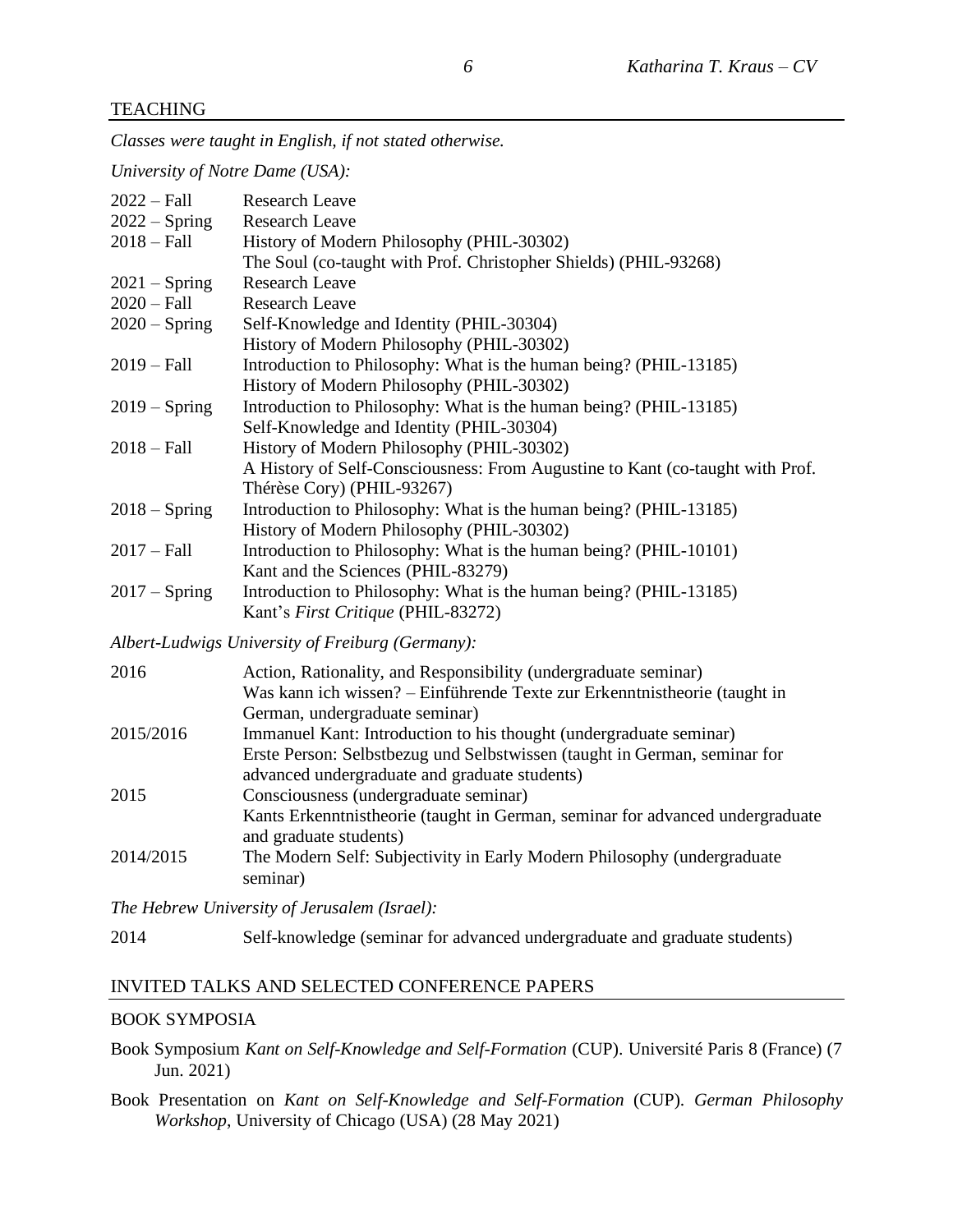- Author-Meets-Critics Session on *Kant on Self-Knowledge and Self-formation* (CUP). *American Philosophical Association Pacific Division Meeting*, Portland (USA) (5 – 10 Apr. 2021).
- Author-Meets-Critics Session on *Kant on Self-Knowledge and Self-formation* (CUP). Meeting of the *Society for German Idealism and Romanticism*, at the *American Philosophical Association Eastern Division Meeting*, New York (USA) (7 Jan. 2021).
- Presentation on Book Manuscript *The Nature of Inner Experience. Kant on Self-Knowledge and Self-Formation*. Berlin Summer Colloquium in Philosophy, Humboldt-Universität zu Berlin/Freie Universität Berlin (Germany) (25 – 29 June 2018)
- Book Workshop on *"The Nature of Inner Experience. Kant on Self-Knowledge and Mental Development"*, Department of Philosophy, University of California San Diego (USA) (10 Feb. 2018)

#### INVITED LECTURES AND COLLOQUIUA

- "Kant on Personhood". Research Seminar "*Genealogy and Comparative Ontology of Political Action*", American University of Paris, Paris (France) (12 Mar. 2020)
- "Kant on Self-Knowledge and Self-formation". Colloquium, Department of Philosophy*,* University of Western Ontario, London (Canada) (5 Dec. 2019)
- "Kant on Self-Knowledge and Self-formation". Colloquium, Department of Philosophy*,* University of Illinois at Chicago (UIC), Chicago (USA) (4 Nov. 2019)
- "Personal Identity and the First-Person Perspective: Kant's Conception of a Person". *Exre*  Colloquium, Département de Philosophie, Université de Fribourg (Swiss) (30 May 2018)
- "The Empirical Self and the Demands of Reason: Kant on the Idea of the Soul as the Guiding Thread of Inner Experience", *Frankfurter Kant-Arbeitskreis*, Goethe-Universität Frankfurt (Germany) (27 June 2018)
- "Kant's Concept of a Person: Personal Identity, Psychological Continuity, and the Idea of the Soul". Colloquium, Department of Philosophy, University of Western Michigan, Kalamazoo (USA) (29 Sept. 2017)
- "The Soul as the 'Guiding Idea' of psychology: Kant on Scientific Psychology, Systematicity, and the Idea of the Soul". Colloquium, Institute für Philosophie und Politik, Technische Universität Dortmund (Germany) (4 Jul. 2017)
- "Kant's Theory of Self-Cognition. The Parity and Disparity between Inner and Outer Experience". *German Philosophy Workshop*, University of Chicago (USA) (14 Apr. 2017)
- "Kant über innere Erfahrung und Selbstreferenz". Colloquium, Institut für Philosophie, Universität Leipzig (Germany) (26 Oct. 2016)
- "Selbstwissen und Rationalität". Colloquium, Institut für Christliche Philosophie, Universität Innsbruck (Austria) (16 Mar 2016)
- "Kant on the Possibility of Inner Experience: What, if anything, do we cognize in inner experience?". Colloquium *Klassische Deutsche Philosophie*, Humboldt University Berlin (Germany) (28 May 2015)
- "Empirische Psychologie in Kants Kritischer Philosophie". Colloquium *Theoretische Philosophie*, Technische Universität Dortmund (Germany) (30 Apr. 2013)
- "Does Psychological Knowledge Presuppose Self-Knowledge?". *CamPoS* (Interdepartmental seminar for Philosophy of Science), University of Cambridge (UK) (27 Feb. 2013)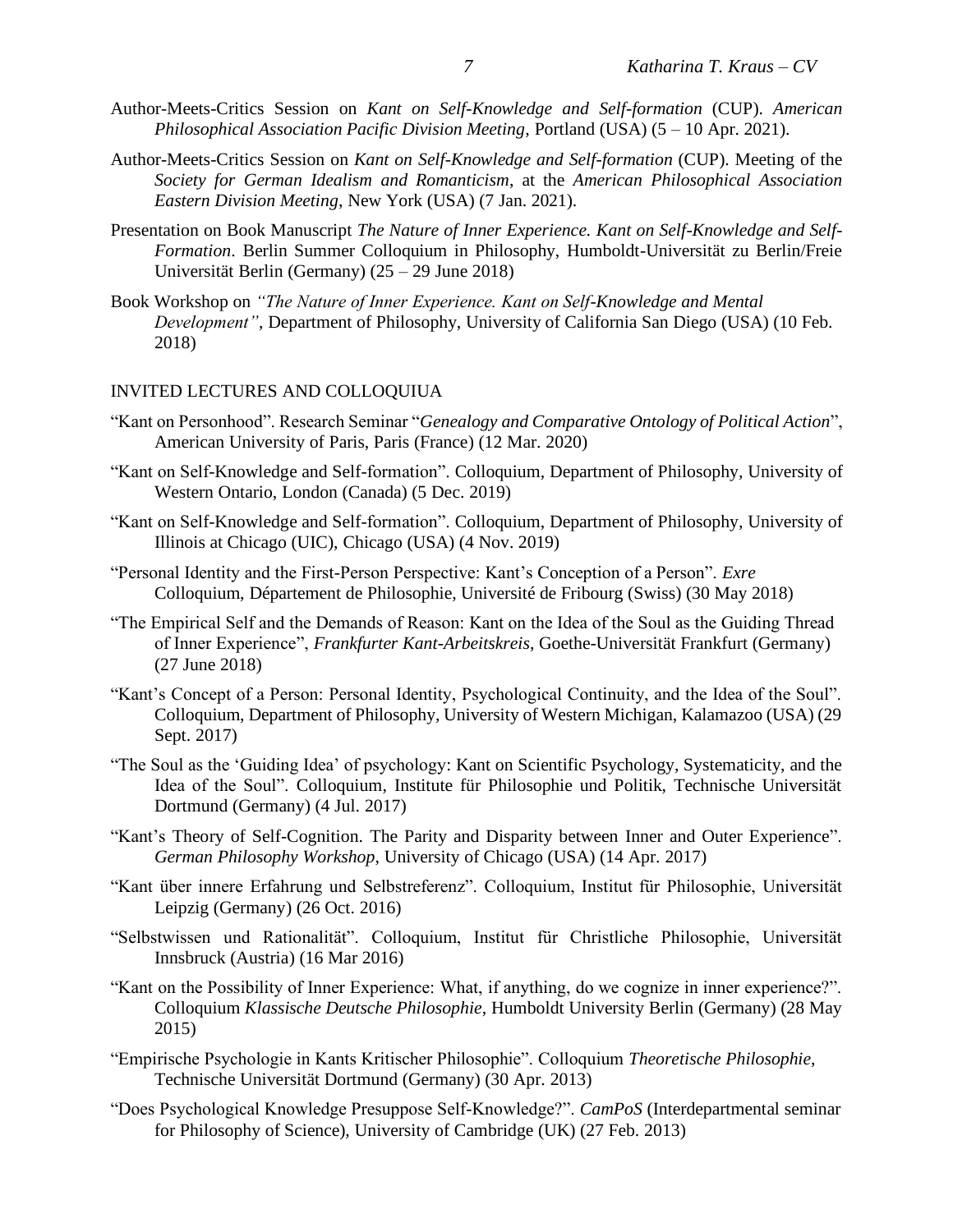"Kant on the Mathematisability of Psychological Phenomena". Colloquium *Klassische Deutsche Philosophie*, Humboldt University Berlin (Germany) (3 May 2012)

### REFEREED CONTRIBUTIONS TO CONFERENCES

- "The Puzzle of the Empirical Self and Kant's Rational Principle of Self-formation". XIII. International Kant Congress, University of Oslo (Norway)  $(6 - 9 \text{ Aug. } 2019)$
- "Demands of Reason and the Empirical Self", North American Kant Society, Midwest Study Group, University of Wisconsin-Madison (USA) (26 – 27 Oct. 2018)
- "Kant's Concept of a Person: Personal Identity, Psychological Continuity, and the Idea of the Soul". NAKS Women Meeting. Washington University, St. Louis (USA) (3 – 4 Nov. 2017)
- "Kant's Theory of Self-Cognition. The Parity and Disparity between Inner and Outer Experience in Kant". Summer School *"Kant and the Limits of Reason*", Johannes-Gutenberg-Universität Mainz (Germany) (10 – 14 July 2017)
- "A Normative Theory of Science: Kant and the Principle of Systematicity". Annual Meeting, UK Kant Society, University of Southampton (UK)  $(5 - 6$  Sep. 2016)
- "Inner experience and *I* as object". XII. International Kant Congress, University of Vienna (Austria)  $(21 - 25$  Sep. 2015)
- "Kant über subjektive und objektive Gültigkeit". Annual Meeting, German Philosophical Society (DGPhil), University of Münster (Germany) (29 Sep. – 2 Oct. 2014)
- "Kant and Poincaré: Mathematical Intuitions vs. a Mathematician's Intuition" (together with Lena Zuchowski). *Joint Session*, University of Cambridge (UK) (11 – 13 Jul. 2014)
- "Quantifying Introspection? The Case of Pain Measurement". Annual Meeting, British Society for the Philosophy of Science, University of Cambridge (UK)  $(10 - 11 \text{ Jul. } 2014)$
- "Kant and the Challenge of the Soft Sciences: The Case of Psychology". Annual Conference, British Society for the Philosophy of Science, University of Exeter (UK)  $(4 - 5 \text{ Jul. } 2013)$
- "Empirical Psychology in the Context of Kant's Critical Thinking". Ph.D. Workshop of the Kant-Gesellschaft, University of Luxembourg (Luxembourg) (1 Oct. 2012)
- "Kant on Psychological Knowledge". Annual Meeting, UK Kant Society, University of Hull (UK)  $(29 - 30$  Aug. 2012)
- "Kant's Theory of Mathematical Physics". *AG Philosophie* of the German Physical Society, Berlin (Germany) (26 – 30 Mar. 2012)
- "The Paradox of Inner Sense in Kant's Transcendental Deduction". Annual Meeting, UK Kant Society, University of St. Andrews (UK)  $(1 - 3 \text{ Sep. } 2011)$
- "Kant on Psychology: Demarcation of Psychology, Transcendental Philosophy and Physics". Workshop *Kant on Method as the Demarcation of the Sciences*, University of Groningen (Netherlands) (30 – 31 May 2011)

#### INVITED CONTRIBUTIONS TO CONFERENCES AND WORKSHOPS

"The Demands of Reason: On the Semantic and Epistemic Role of Reason in Kant". Conference *Kant and the Norms of Cognition. A Revaluation of the Synthetic Apriori*. Johannes-Gutenberg-Universität Mainz (Germany) (22 – 24 July 2021)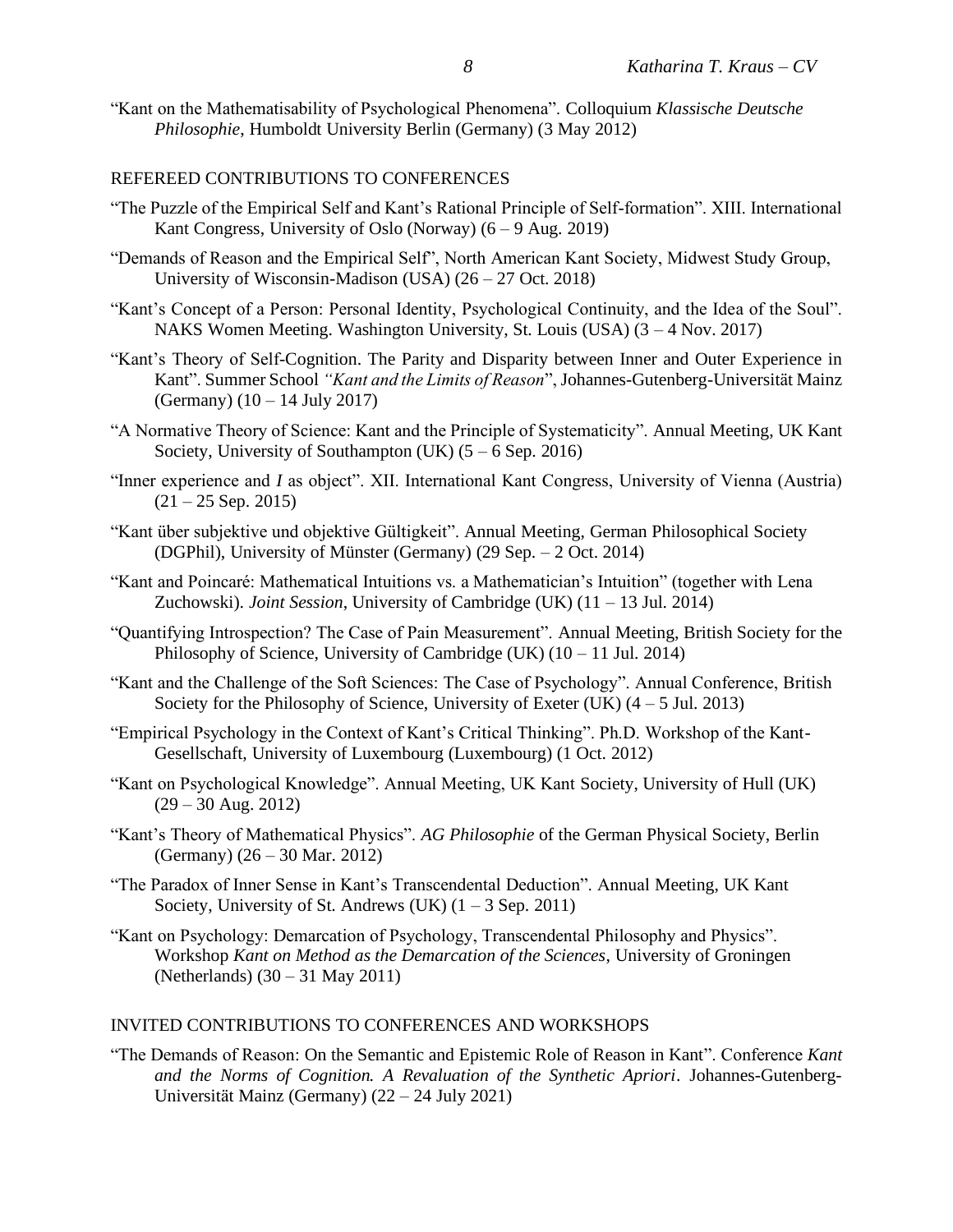- "Kant's Hylomorphic Account of Mental Faculties and of the Human Person". *American Philosophical Association Central Division Meeting*, New Orleans (USA) (24 – 27 Feb. 2021).
- "Kant on Self-Knowledge and Self-formation". Conference *Kant on the Self*, Princeton University (USA) (20 – 21 February 2021).
- "Kant on the Systematicity of Psychology". Conference *Kant and the Systematicity of the Sciences*, Goethe-Universität Frankfurt (Germany) (8 – 11 July 2019)
- "Where (and how) Constitutivism can meet Expressivism". Workshop *Perspectives on First-Person Thought*, Universität Mannheim (Germany) (16 – 18 May 2019)
- "Kantian Perspectives on Personhood and Psychology", Conference *Science and its Limits: Kantian and Contemporary Perspectives*, Technische Universität Dortmund (Germany) (11 – 12 Apr. 2019)
- "Demands of Reason and the Empirical Self", *Chicago Area Consortium in German Philosophy*, DePaul University, Chicago (USA) (18 Mar. 2019)
- "Wie erfahren wir uns selbst sinnlich? Ein Lösungsvorschlag zu Kants Paradox der Selbstaffektion". Conference *Immanuel Kant: Die Quellen der Apperzeption,* Karl-Franzens-Universität Graz (Austria) (16-17 Mar. 2018)
- "Kantian Expressivism", Workshop *think<sup>3</sup> – Philosophy and the Semantics of 'I'*. Albert-Ludwigs-Universität Freiburg (Germany) (2 – 3 Dec. 2016)
- "Kant on Inner Experience: Self-Reference, Semantic Content, and the Regulative Idea of the Soul". Conference *Critical Connections*, The Israel Institute for Advanced Studies & The Israel Science Foundation, Tel Aviv & Jerusalem (Israel)  $(20 - 23$  June 2016)
- "Zwei Arten mentaler Zustände zwei Arten von Selbstwissen?". Workshop *think<sup>2</sup> – Repräsentationen des Ich*. Albert-Ludwigs-Universität Freiburg (Germany) (4 – 5 Dec. 2015)
- "Kant on Judgment and Imagination". Symposium *Moral Imagination*, Tel Aviv University (Israel) (3  $-4$  June 2015)
- "Ich denke: Kant". Workshop *think<sup>1</sup> : Sprache und Selbstbewusstsein*, Albert-Ludwigs-Universität Freiburg (Germany) (28 – 29 Nov. 2014)
- "Kant and the Naturalist Challenge. The Case of Animal Cognition". Colloquium, Department of Philosophy, Ben-Gurion University, Beer Sheva (Israel) (1 Apr. 2014)
- "What's the Matter in Inner Sense? Kant's Theory of Self-Affection". Colloquium, Department of Philosophy, Tel Aviv University (Israel) (26 Feb. 2014)
- "The Possibility of Self-cognition in Kant's Critical Thinking". Conference *Kant's Conception of Empirical Knowledge*, Israel Institute for Advanced Studies & Israel Science Foundation, Jerusalem (Israel) (8 – 11 Dec. 2013)
- "What's the Matter in Inner Sense? Kant's Theory of Self-Affection". *Kant Workshop*, Faculty of Philosophy, Autonomous University of Barcelona (Spain) (4 Nov. 2013)
- "The Possibility of Self-Cognition in Kant's *Critique of Pure Reason*". *Kant Workshop*, University of Cambridge (UK) (10 Sep. 2013)

# COMMENTARIES

Comment on "Kant on Self-Affection and Self-Consciousness" by Janum Sethi. *American Philosophical Association Central Division Meeting*, Chicago (USA) (21 Feb. 2018)